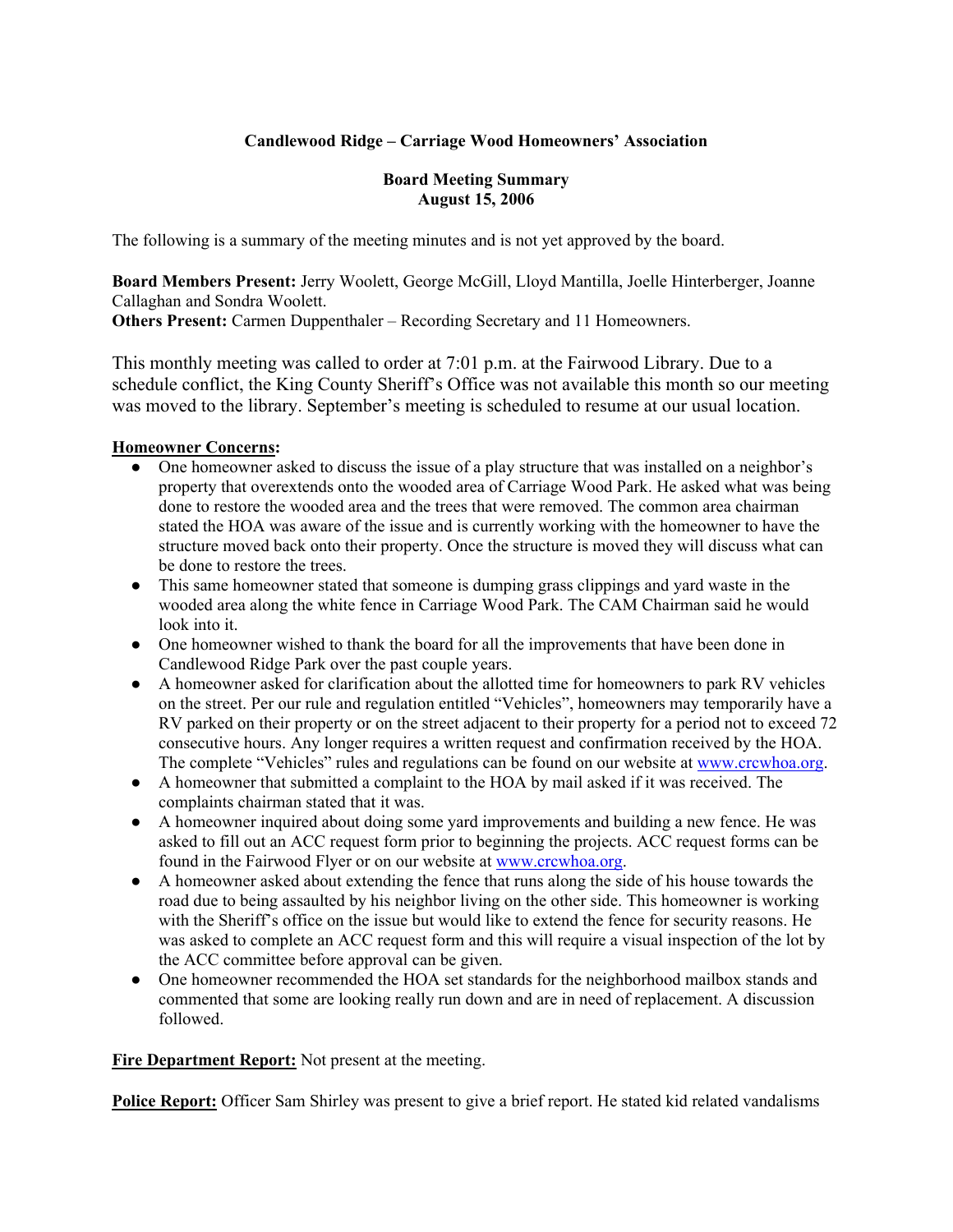were up in our area due to summer break from school. Things like eggings, pellet guns and paint ball guns are being used to vandalize homes and vehicles.

It was said an incident had occurred on August  $8<sup>th</sup>$  in Carriage Wood Park. Apparently a group of five young teenagers, 3 boys and 2 girls were heard making an excessive amount of noise and using very foul language in the park. When a homeowner living near the park came out and asked them to quiet down and clean up their language, one of the boys pulled a gun on him. The homeowner managed to back out of the situation and call 911. Several police officers were seen patrolling the neighborhood for a while after. Officer Shirley was aware of the situation but did not know if the teens had been caught. Please remember, if you see anyone drinking alcohol or vandalizing our parks in any way, to call 911 and ask for a Sheriff's Office response.

A homeowner in Carriage Wood stated their car was stolen from in front of their house but had since been recovered.

**Approval of Last Month's Minutes:** A motion was made to approve the July board meeting minutes as written. It was seconded and passed. Signing of the minutes took place by the board.

#### **Board Appointments:**

● A motion was made to appoint Joelle Hinterberger as Vice President to finish out the existing term through January. The board passed the motion.

#### **Old Business:**

- The new HOA website was briefly discussed. Homeowners attending tonight's meeting had positive remarks to say about our new website and it was said our webmasters are doing a great job. Visit our new website at www.crcwhoa.org.
- A discussion took place about posting our web address and "no solicitation" signs at our entrances. A homeowner commented he was not in favor of the idea and thought it would make our neighborhood look too commercial.

# **New Business:**

• Political signs and the new state law were talked about. Literature from the Fairwood Flyer regarding the issue was distributed. According to the state of Washington, it is a homeowners right to post a political sign in their front yard regardless of what our current CC&R's dictate. However, the HOA may adopt an official policy or rule setting guidelines such as size, number and aesthetics. A motion was made to authorize board members to discuss with the HOA attorney this political sign issue, the park usage liability policy and one homeowner noncompliant issue. It was seconded and passed by the board.

# **Common Areas Report:**

- V&M Restoration of Woodinville is responsible for replacing the CW entrance sign at 160<sup>th</sup> Ave. SE. They are to begin work on the sign next week.
- A homeowner has recommended that the HOA fill in some large holes and dips, which exist in the northern area of Carriage Wood Park. Canber has been asked to assess the problem and provide an estimate for top dressing that part of the field. These holes and dips are not readily visible causing a safety hazard. A homeowner at tonight's meeting suggested the grass be cut shorter and the grass clipping be collected better in the outer field area. The Chairman will talk to the maintenance company about this issue.
- Watering of our common areas, where water is available, has been occurring 3 times a week.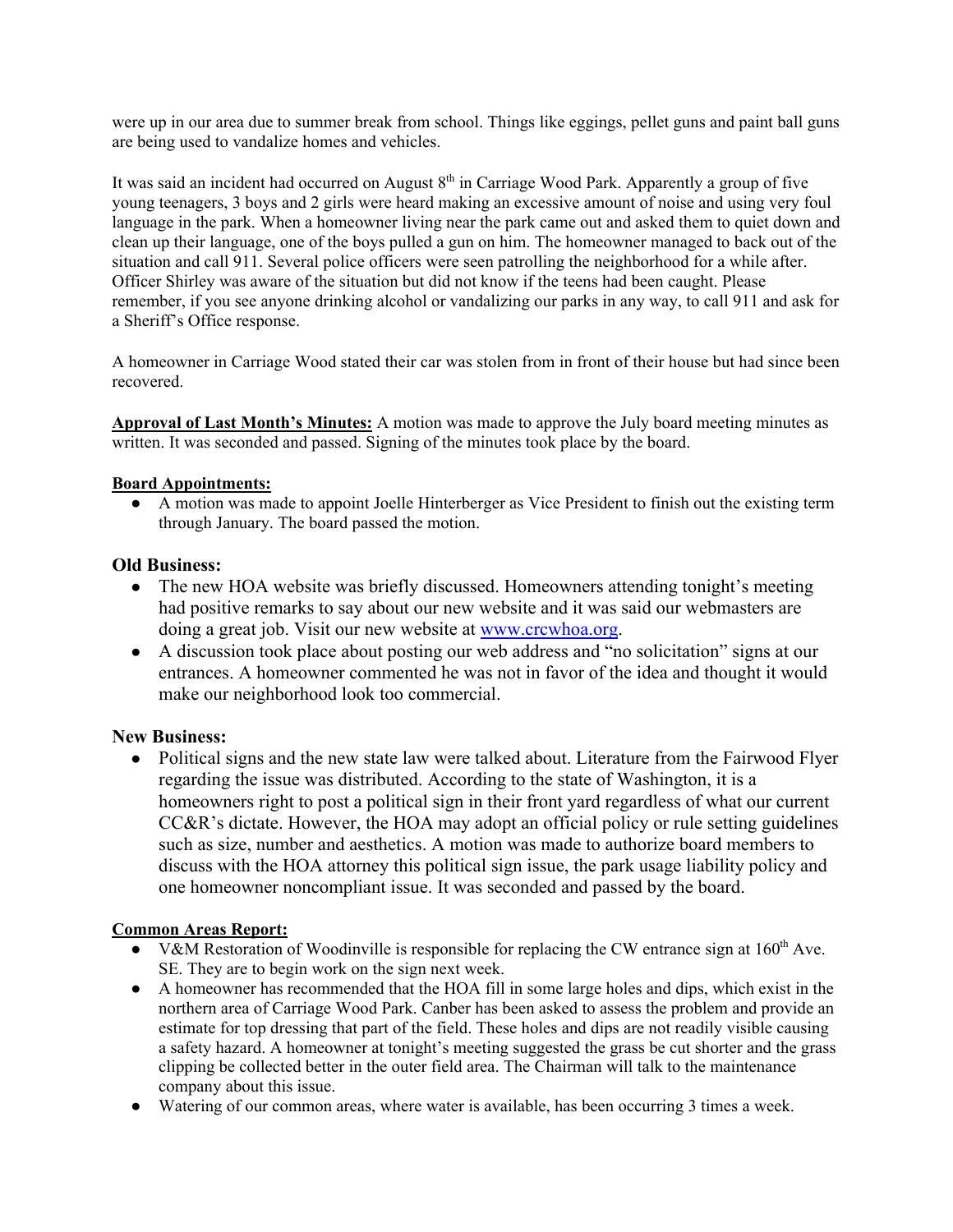Depending on the weather, expect to have the water turned off around the  $1<sup>st</sup>$  of September. Canber has been asked to adjust some of the sprinkler head coverage along the southern side of CW Park.

• The plastic bubble destroyed on the  $4<sup>th</sup>$  of July on the big toy in Carriage Wood Park has been replaced with medal zoo bars. A discussion took place about banning fireworks in our parks as part of our park usage policy.

**Architectural Report:** The ACC Chairperson stated that since last month's meeting, 16 new applications were received as follows:

3 Painting Requests, 6 New Roofs, 1 Fence, 3 New Windows Requests, 2 New Garage Doors and 1 Sensor Light Request.

The ACC sent a letter to one homeowner that began to install a roof without first requesting and receiving ACC approval. An ACC request form was delivered to the homeowners along with the warning letter.

The ACC Committee would like to remind all homeowners, that it is the homeowners responsibility to insure an Architectural Control Approval Form is submitted and approval received prior to beginning work on home improvement projects that require ACC approval. Some contractors have been promising to do the HOA paperwork for the homeowner, but in some cases that has not happened, putting the homeowner at risk of incurring fines and possibly redoing the work to HOA specifications. ACC request forms can be found in the Fairwood Flyer or on the HOA website at www.crcwhoa.org.

**Complaints Negotiations Report:** The Complaints Chairman stated that 12 new complaints were received, 29 complaints are pending and 4 are now closed. A certified letter was sent to one homeowner who is in the HOA complaint process for being non-compliant but it was returned.

A new complaints committee has formed consisting of three board members. When the committee receives a homeowner complaint they visually verify the complaint to be valid. Pictures are now being taken of issues of noncompliance and the committee is keeping track of violations and who submitted the complaints. It was said the committee plans to canvass the neighborhood by division in the near future.

As a reminder, all complaints must be received in writing and signed by the author. Your name, address and phone number must be included on the written complaint so the HOA can notify you that the issue is being addressed. You may then mail your complaint to the HOA address at P.O. Box 58397, Renton, WA, 98058. Complaints are kept confidential and you will remain anonymous. Complaint forms can also be found on the HOA website at www.crcwhoa.org.

**Legal and Insurance Report:** State Farm agreed to provide the insurance policy for our HOA. A quote has been received from out current insurer, CAU. Their premium came down about \$500 from last year. The HOA still saves over \$400 by going with State Farm for the same coverage. A motion was made to switch our insurance coverage to State Farm effective September 1<sup>st</sup>, 2006. The board passed the motion.

**Treasurer's Report:** The July Budget Comparison report was presented and briefly discussed. A substantial amount of dues income was received this month. It was pointed out that rentals (long-term contracts) went up due to the Candlewood Ridge pipeline lease rental fee being raised by the county as well as paying for the HOA post office box rental. A utility bill is expected to arrive soon for watering that has taken place in some of our common areas.

#### **Committee Reports:**

**Park Usage Committee** – A new committee has formed that will refine the park usage policy, wording of